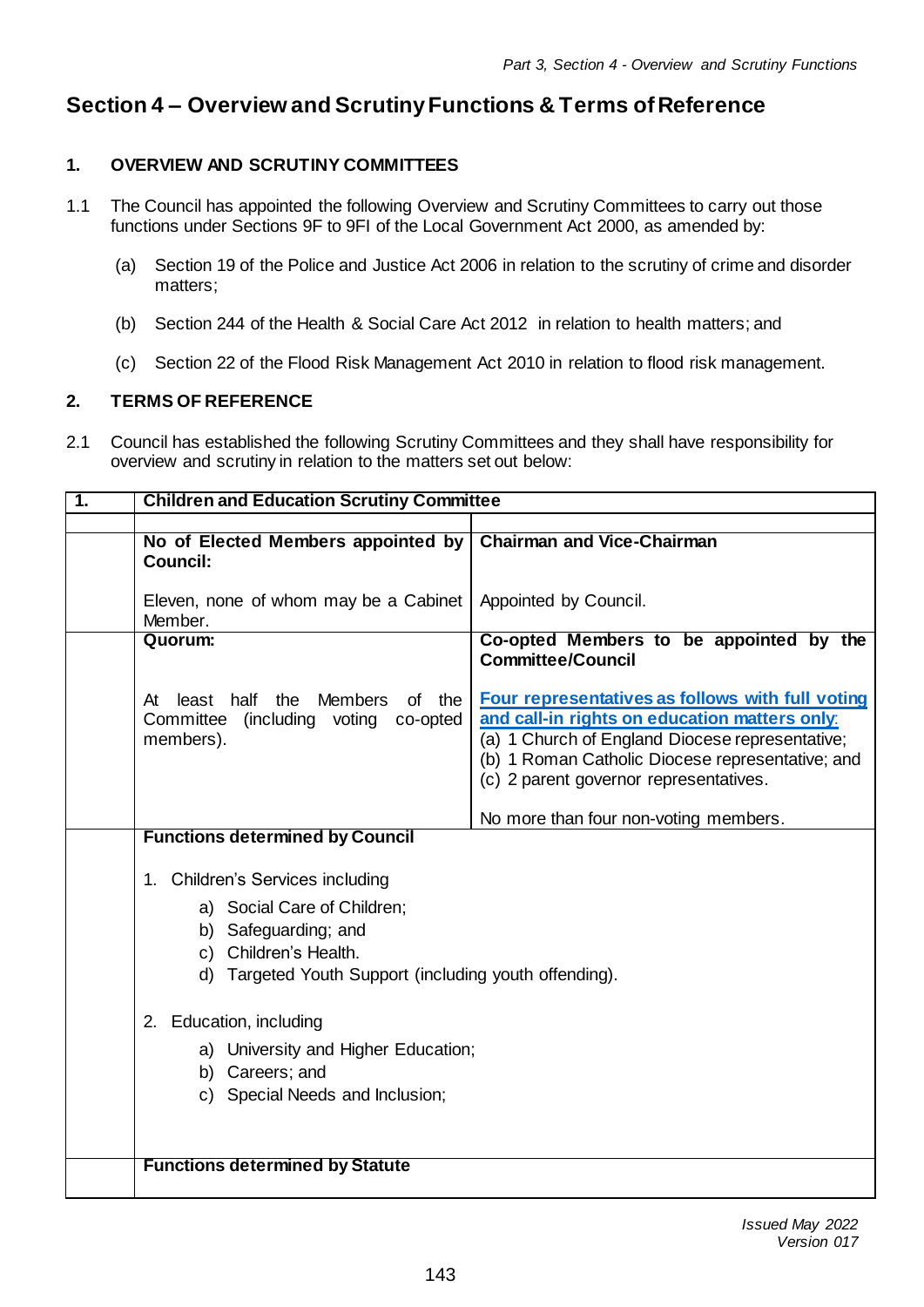All powers of an Overview and Scrutiny Committee as set out in Sections 9F to 9FI Local Government Act 2000, Local Government and Public Involvement in Health Act 2007, and any subsequent regulations.

| $\overline{2}$ . | <b>Growth, Resources and Communities Scrutiny Committee</b>                                                                                                                               |                                                                     |  |
|------------------|-------------------------------------------------------------------------------------------------------------------------------------------------------------------------------------------|---------------------------------------------------------------------|--|
|                  | No of Elected Members appointed by<br><b>Council:</b>                                                                                                                                     | <b>Chairman and Vice-Chairman</b>                                   |  |
|                  | Eleven, none of whom may be a Cabinet<br>Member.                                                                                                                                          | Appointed by Council.                                               |  |
|                  | Quorum:                                                                                                                                                                                   | Co-opted Members to be appointed by the<br><b>Committee/Council</b> |  |
|                  | At least half the Members of the Committee.                                                                                                                                               | No more than four non-voting members.                               |  |
|                  | <b>Functions determined by the Council</b>                                                                                                                                                |                                                                     |  |
|                  | Housing need (including homelessness, housing options and selective licensing);<br>1.                                                                                                     |                                                                     |  |
|                  | Neighbourhood and Community Support (including cohesion and community safety);<br>2.                                                                                                      |                                                                     |  |
|                  | Equalities;<br>3.                                                                                                                                                                         |                                                                     |  |
|                  | Libraries, Arts and Museums;<br>4.                                                                                                                                                        |                                                                     |  |
|                  | Tourism, Culture & Recreation;<br>5.                                                                                                                                                      |                                                                     |  |
|                  | <b>Adult Learning and Skills;</b><br>6.                                                                                                                                                   |                                                                     |  |
|                  | <b>City Centre Management;</b><br>7.                                                                                                                                                      |                                                                     |  |
|                  | 8. Economic Development and Regeneration including Strategic Housing and Strategic                                                                                                        |                                                                     |  |
|                  | Planning;                                                                                                                                                                                 |                                                                     |  |
|                  | 9. Transport, Highways and Road Traffic;                                                                                                                                                  |                                                                     |  |
|                  | 10. Strategic Financial Planning;                                                                                                                                                         |                                                                     |  |
|                  | 11. Partnerships and Shared Services; and                                                                                                                                                 |                                                                     |  |
|                  | 12. Digital Services and Information Management.                                                                                                                                          |                                                                     |  |
|                  | <b>Functions determined by Statute</b>                                                                                                                                                    |                                                                     |  |
|                  | To review and scrutinise crime and disorder matters, including acting as the Council's crime and<br>disorder committee in accordance with Sections 19 of the Police and Justice Act 2006; |                                                                     |  |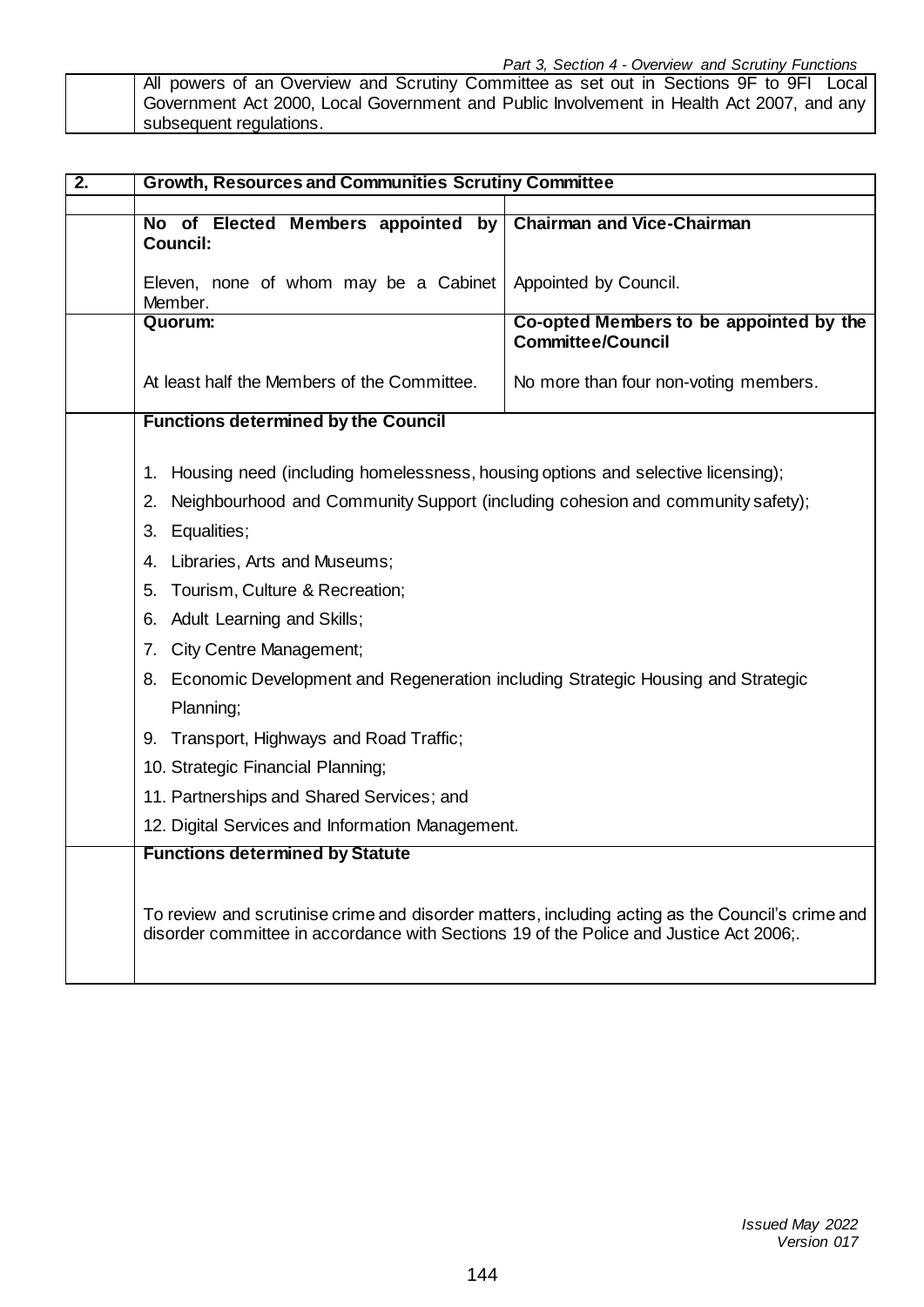| $\overline{3}$ .                                                                                                                  | <b>Adults and Health Scrutiny Committee</b>                                                                                                                                                                                                                                                                                                                                                                                                                                                                                                                                                                              |                                                                     |  |  |
|-----------------------------------------------------------------------------------------------------------------------------------|--------------------------------------------------------------------------------------------------------------------------------------------------------------------------------------------------------------------------------------------------------------------------------------------------------------------------------------------------------------------------------------------------------------------------------------------------------------------------------------------------------------------------------------------------------------------------------------------------------------------------|---------------------------------------------------------------------|--|--|
|                                                                                                                                   |                                                                                                                                                                                                                                                                                                                                                                                                                                                                                                                                                                                                                          |                                                                     |  |  |
|                                                                                                                                   | No of Elected Members appointed by<br><b>Council:</b>                                                                                                                                                                                                                                                                                                                                                                                                                                                                                                                                                                    | <b>Chairman and Vice-Chairman</b>                                   |  |  |
|                                                                                                                                   |                                                                                                                                                                                                                                                                                                                                                                                                                                                                                                                                                                                                                          |                                                                     |  |  |
|                                                                                                                                   | Eleven, none of whom may be a Cabinet<br>Member or the Health and Wellbeing Board.                                                                                                                                                                                                                                                                                                                                                                                                                                                                                                                                       | Appointed by Council.                                               |  |  |
|                                                                                                                                   | Quorum:                                                                                                                                                                                                                                                                                                                                                                                                                                                                                                                                                                                                                  | Co-opted Members to be appointed by the<br><b>Committee/Council</b> |  |  |
|                                                                                                                                   | At least half the Members of the Committee.                                                                                                                                                                                                                                                                                                                                                                                                                                                                                                                                                                              | No more than four non-voting members.                               |  |  |
|                                                                                                                                   | <b>Functions determined by the Council</b>                                                                                                                                                                                                                                                                                                                                                                                                                                                                                                                                                                               |                                                                     |  |  |
|                                                                                                                                   |                                                                                                                                                                                                                                                                                                                                                                                                                                                                                                                                                                                                                          |                                                                     |  |  |
|                                                                                                                                   | 1. Public Health;                                                                                                                                                                                                                                                                                                                                                                                                                                                                                                                                                                                                        |                                                                     |  |  |
|                                                                                                                                   | The Health and Wellbeing including the Health and Wellbeing Board; and<br>2.                                                                                                                                                                                                                                                                                                                                                                                                                                                                                                                                             |                                                                     |  |  |
|                                                                                                                                   | Scrutiny of the NHS and NHS providers;<br>3.                                                                                                                                                                                                                                                                                                                                                                                                                                                                                                                                                                             |                                                                     |  |  |
|                                                                                                                                   | 4. Adult Social Care; and                                                                                                                                                                                                                                                                                                                                                                                                                                                                                                                                                                                                |                                                                     |  |  |
|                                                                                                                                   | 5. Safeguarding Adults.                                                                                                                                                                                                                                                                                                                                                                                                                                                                                                                                                                                                  |                                                                     |  |  |
|                                                                                                                                   |                                                                                                                                                                                                                                                                                                                                                                                                                                                                                                                                                                                                                          |                                                                     |  |  |
|                                                                                                                                   | <b>Functions determined by Statute</b>                                                                                                                                                                                                                                                                                                                                                                                                                                                                                                                                                                                   |                                                                     |  |  |
|                                                                                                                                   | To review and scrutinise local authority services under Sections 9F to 9FI Local Government Act<br>2000, Local Government and Public Involvement in Health Act 2007, and any subsequent<br>regulations                                                                                                                                                                                                                                                                                                                                                                                                                   |                                                                     |  |  |
|                                                                                                                                   | To review and scrutinise matters relating to the Health Service and to make reports and<br>recommendations to local NHS bodies in accordance with section 244 of the National Health<br>Service Act 2006. This will include establishing joint health committees in relation to health<br>issues that cross local authority boundaries and appointing members from within the<br>membership of the Committee to any joint health overview and scrutiny committees with other<br>local authorities<br>(Also see The Local Authority (Public Health, Health and Wellbeing Boards and Health<br>Scrutiny) Regulations 2013) |                                                                     |  |  |
|                                                                                                                                   |                                                                                                                                                                                                                                                                                                                                                                                                                                                                                                                                                                                                                          |                                                                     |  |  |
| 4. Climate Change and Environment Scrutiny Committee                                                                              |                                                                                                                                                                                                                                                                                                                                                                                                                                                                                                                                                                                                                          |                                                                     |  |  |
| No of Elected Members appointed by Council:<br><b>Chairman and Vice-Chairman</b><br>Eleven, none of whom may be a Cabinet Member. |                                                                                                                                                                                                                                                                                                                                                                                                                                                                                                                                                                                                                          |                                                                     |  |  |

Appointed by Council. **Quorum:** At least half the Members of the committee. **Co-opted Members to be appointed by the Committee/Council** No more than four non-voting members.

# **Functions determined by the Council**

- 1. Environmental Capital;
- 2. Flood Risk Management;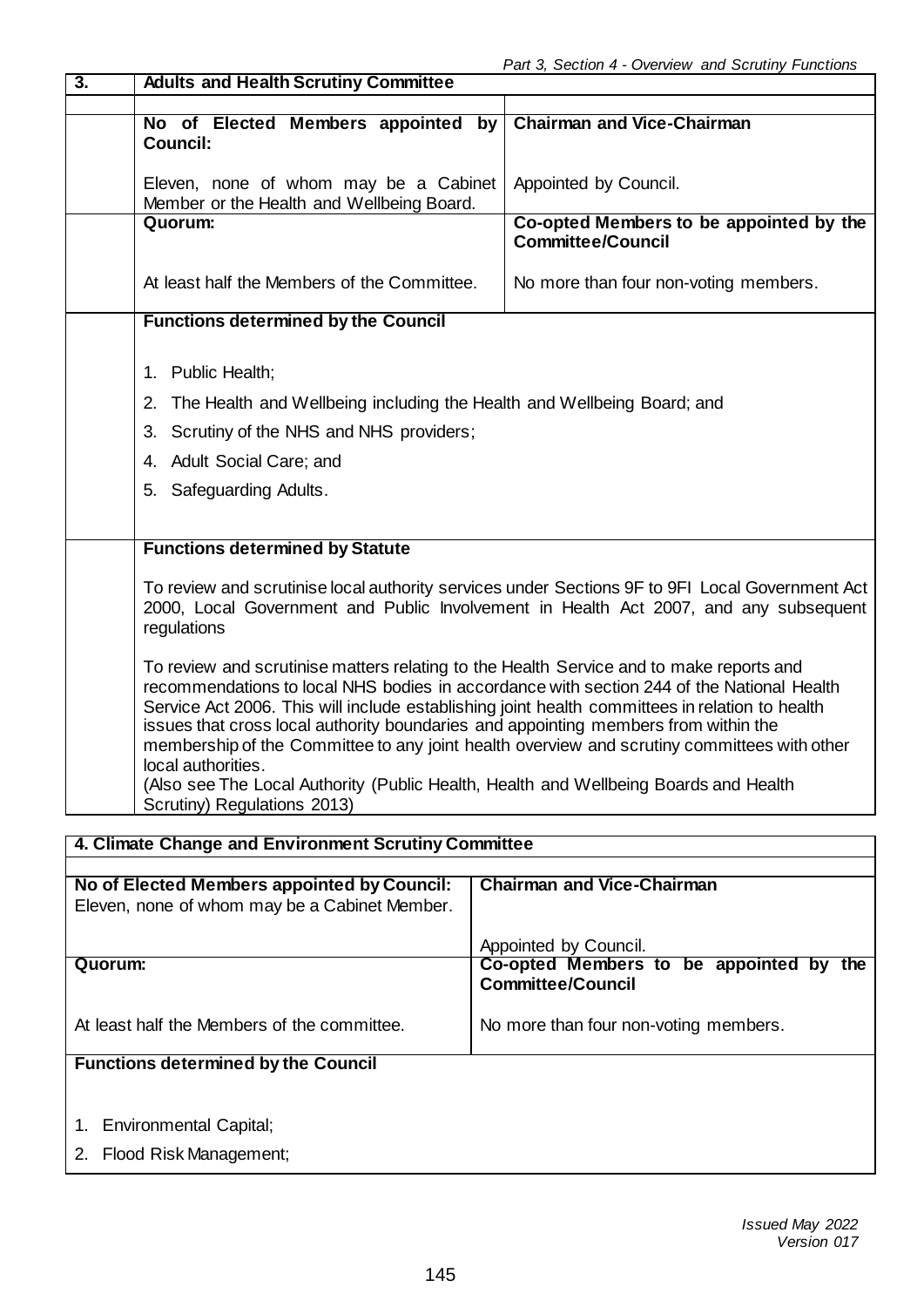- 3. Waste Strategy & Management;
- 4. Climate Change;
- 5. Reducing Carbon Emissions and achieving Net Zero Carbon Emissions;
- 6. Biodiversity;
- 7. Green Space;
- 8. Trees and Woodland
- 9. Active Travel; and
- 10. Energy Generation and Consumption.

#### **Functions determined by Statute**

To review and scrutinise flood risk management in accordance with Section 21F of the Local Government Act 2000 (as amended by the Flood and Water Management Act 2010 and under the Flood Management Overview & Scrutiny (England) Regulations 2011 No. 697).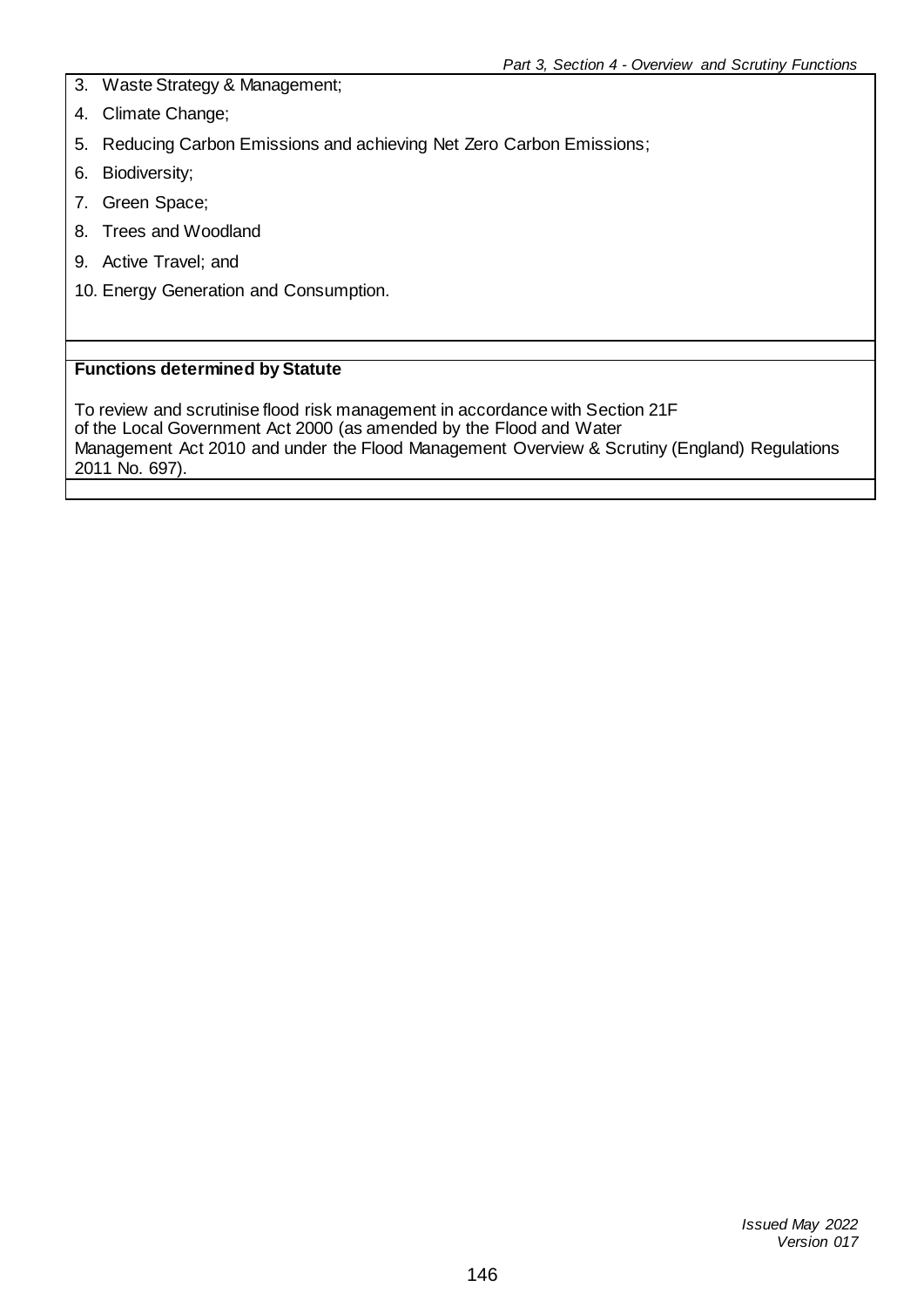# **3. SPECIFIC ROLE OF OVERVIEW AND SCRUTINY**

3.1 To review and scrutinise the planning, decisions, policy development, service provision and performance within their terms of reference as follows:

# **POLICY DEVELOPMENT AND REVIEW**

- 3.2 Within their terms of reference the scrutiny functions will:
	- (a) Help the Council and the Executive to develop its budget and policy framework and service Budgets;
	- (b) Carry out research into and consultation about policy issues and possible options;
	- (c) Consider and promote ways of encouraging the public to take part in developing the Council's policies;
	- (d) Question Members of the Cabinet, Committees and senior officers about their views on policy proposals;
	- (e) Work with outside organisations in the area to make sure the interests of local people are taken into account;
	- (f) Question, and gather evidence from, any person who gives their permission; and
	- (g) Monitor and scrutinise the implementation of Council policy.

#### **SCRUTINY**

- 3.3 The Scrutiny Committees will:
	- (a) Review and scrutinise the Executive, Committee and officer decisions and performance in connection with the discharge of any of the Council's functions;
	- (b) Review and scrutinise the Council's performance in meeting the aims of its policies and performance targets and/or particular service areas;
	- (c) Question Members of the Executive, Committees and senior officers about their decisions and performance of the Council, both generally and in relation to particular decisions or projects;
	- (d) Make recommendations to the Executive and the Council as a result of the scrutiny process;
	- (e) Question, and gather evidence from any person with their consent;
	- (f) Hold the Executive to account for the discharge of functions in the following ways:
		- i. By exercising the right to call-in, for reconsideration, decisions made but not yet implemented by the Executive or decisions which have been delegated to an officer;
		- ii. By scrutinising Key Decisions which the Executive is planning to take, as set out in the Forward Plan of executive decisions;
		- iii. By scrutinising decisions the Executive are planning to make; and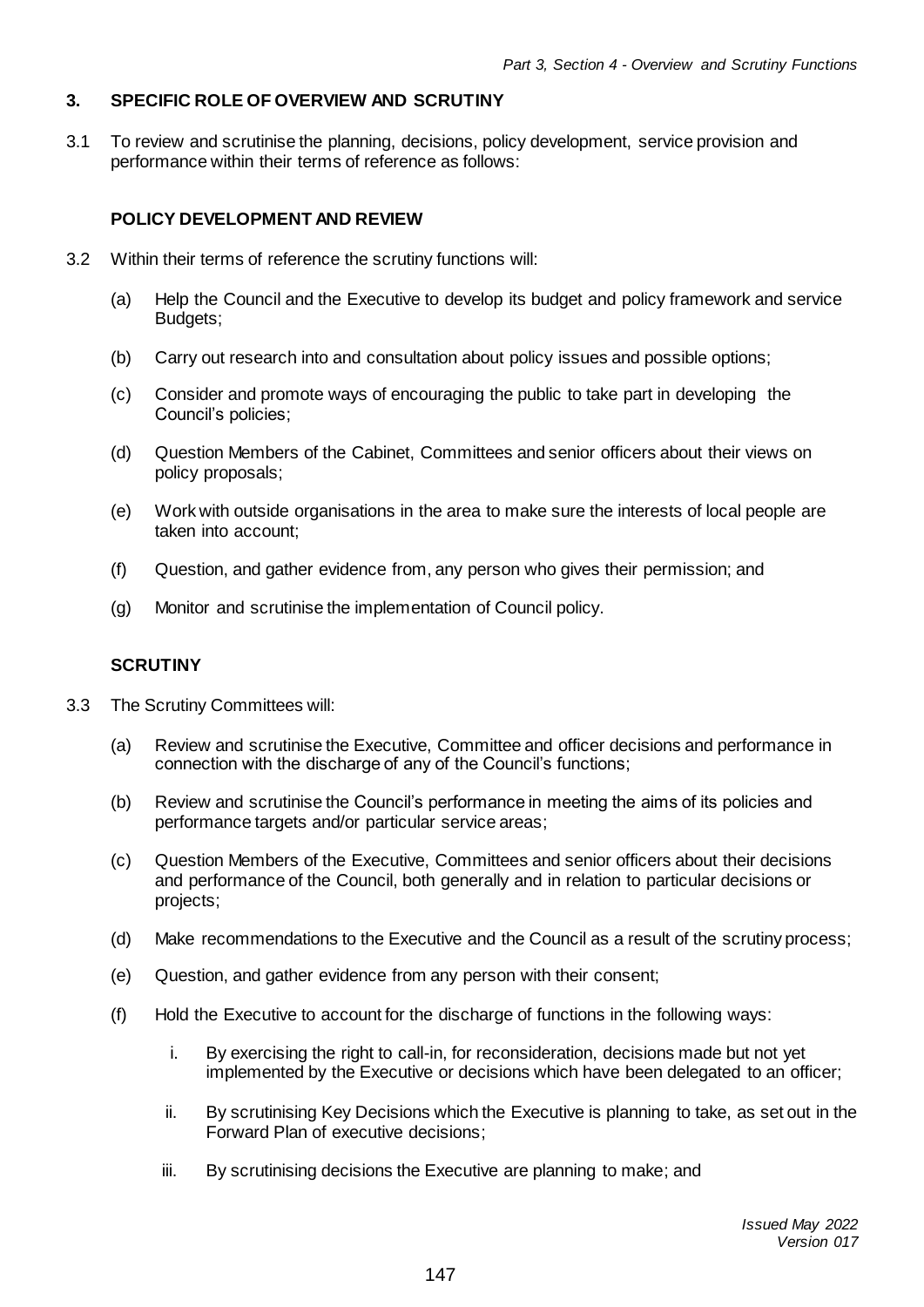- iv. By scrutinising Executive decisions after they have been implemented, as part of a wider policy review.
- (g) To consider petitions submitted to it;
- (h) Establish ad-hoc Task and Finish Groups to investigate specific topics on a time-limited basis in accordance with the Scrutiny Committee Procedure Rules; and

## **CRIME AND DISORDER**

- 3.4 The Scrutiny Committee responsible for crime and disorder shall, and any sub committees may:
	- (a) Act as the crime and disorder committee within the meaning of Section 19 of the Police and Justice Act 2006;
	- (b) Review or scrutinise decisions made, or other actions taken by bodies or persons responsible for crime and disorder strategies in the Peterborough area;
	- (c) Make reports or recommendations to the local authority on any local crime and disorder matter in relation to a member of the authority; and
	- (d) Consider any crime and disorder matters referred by any Member of the Council.

## **HEALTH ISSUES**

- 3.5 The Scrutiny Committee responsible for health and any sub committees shall undertake their responsibilities under section 244 of the National Health Service Act 2006 as follows:
	- (a) May review and scrutinise any matter relating to the planning, provision and operation of the health service in the Peterborough area (including NHS Bodies and other NHS providers);
	- (b) Must invite interested parties to comment on the matter and provide reasonable notice;
	- (c) Take account of relevant information available to it and, in particular, from a Local Healthwatch organisation or representative;
	- (d) Acknowledge any referral within 20 working days and keep the referrer informed of any action taken;
	- (e) Request information about the planning, provision and operation of health services in the area to enable it to carry out its functions;
	- (f) Make reports or recommendations on a matter it has reviewed or scrutinised including;
		- i) An explanation of the matter reviewed or scrutinised;
		- ii) A summary of the evidence considered;
		- iii) A list of the participants involved in the reviews; and
		- iv) An explanation of any recommendations made.
	- (g) Where the Committee asks for a response, the person must respond in writing within 28 days of the request.
- 3.6 The Committee will consider any proposals received from a National Health Service body, Clinical Commissioning Groups or other provider about;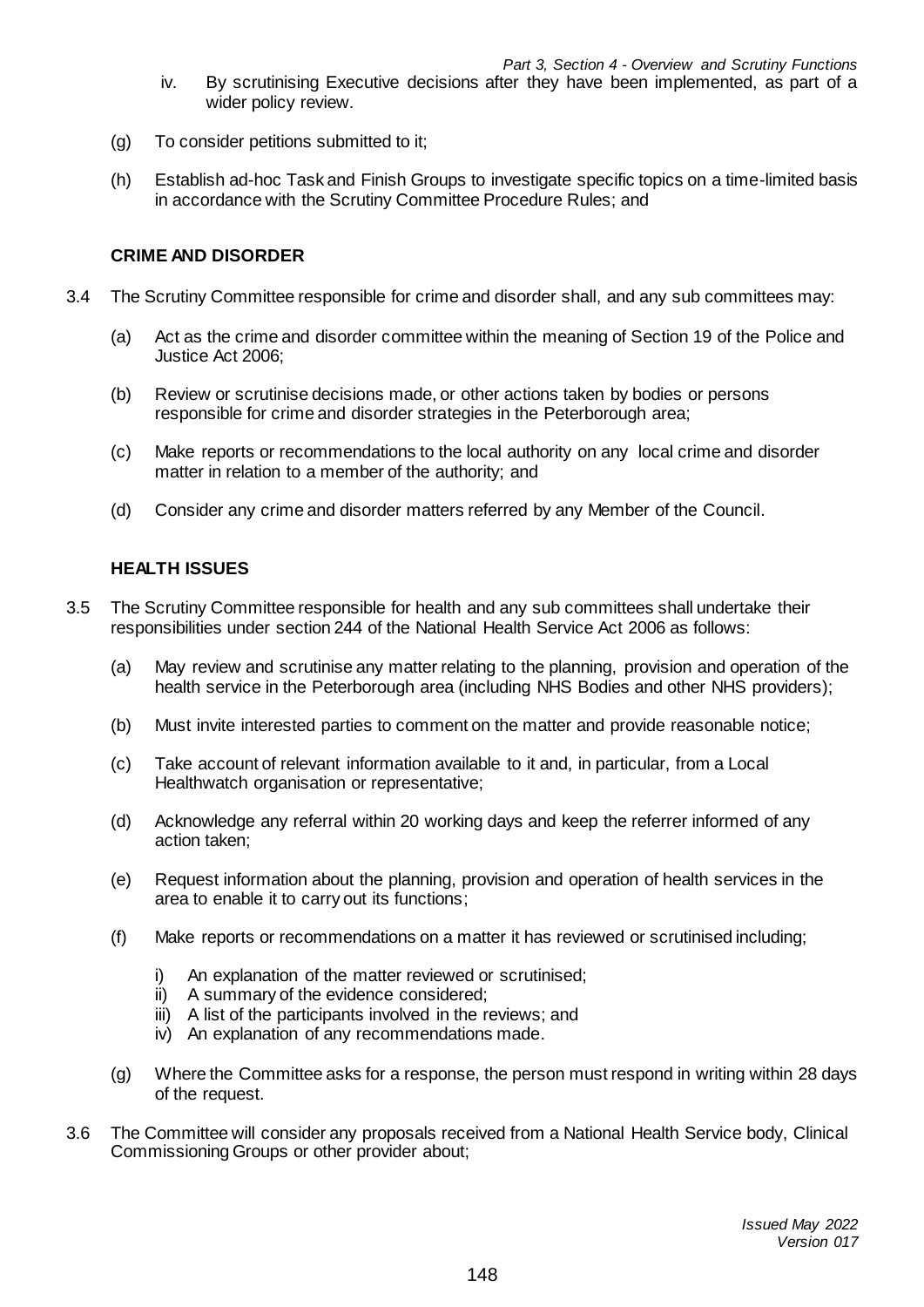- (a) Any substantial development of the health service in Peterborough; or
- (b) Any substantial variation to the provision of NHS Services as set out the Local Authority (Public Health, Health and Wellbeing Boards and Health Scrutiny) Regulations 2013.
- 3.7 In considering the proposals, the Committee must take account of the effect or potential effect of the proposals on the sustainability of the Health Service in its areas and may refer proposals to the Secretary of State in certain circumstances.

## **FLOOD RISK MANAGEMENT**

- 3.8 The Scrutiny Committee responsible for flood risk management, and any sub committees shall undertake their responsibilities under the Flood and Water Management Act 2010 as follows:
	- (a) May review and scrutinise any matter relating to the planning, provision and operation of the flood risk management in the Peterborough area;
	- (b) May invite those authorities responsible for flood risk management to comment on the matter;
	- (c) Request information from them to enable it to carry out its responsibilities; and
	- (d) Make reports or recommendations and request a response from flood risk management authorities.

## **4. MEMBERSHIP**

- 4.1 All Members, except Members of the Executive, may be a member of a Scrutiny Committee. However, no Member may be involved in scrutinising a decision with which he or she has been directly involved. Members of the Health and Wellbeing Board should not be a member of the Health Scrutiny Committee.
- 4.2 It is advised that Members undertake relevant training within the past three years in order to hold a seat on a Scrutiny Committee.

# **CO-OPTEES**

- 4.3 The Scrutiny Committees shall be entitled to co-opt, as non-voting members, up to four external representatives or otherwise invite participation from non-members where this is relevant to their work.
- 4.4 There must be at least one non-voting position reserved for a Parish Councillor from a rural area with one substitute member. The Parish Council Liaison Committee will decide these.
- 4.5 A Scrutiny Committee can co-opt a further three members at its discretion. One of these can be a second parish council member identified by the Parish Council Liaison Committee.
- 4.6 The Children and Education Scrutiny Committee shall include in its membership the following representatives. These representatives will have full voting and call-in rights on education matters only, and when other matters are dealt with they may stay in the meeting and speak:
	- (a) 1 Church of England Diocese representative;
	- (b) 1 Roman Catholic Diocese representative; and
	- (c) 2 parent governor representatives.